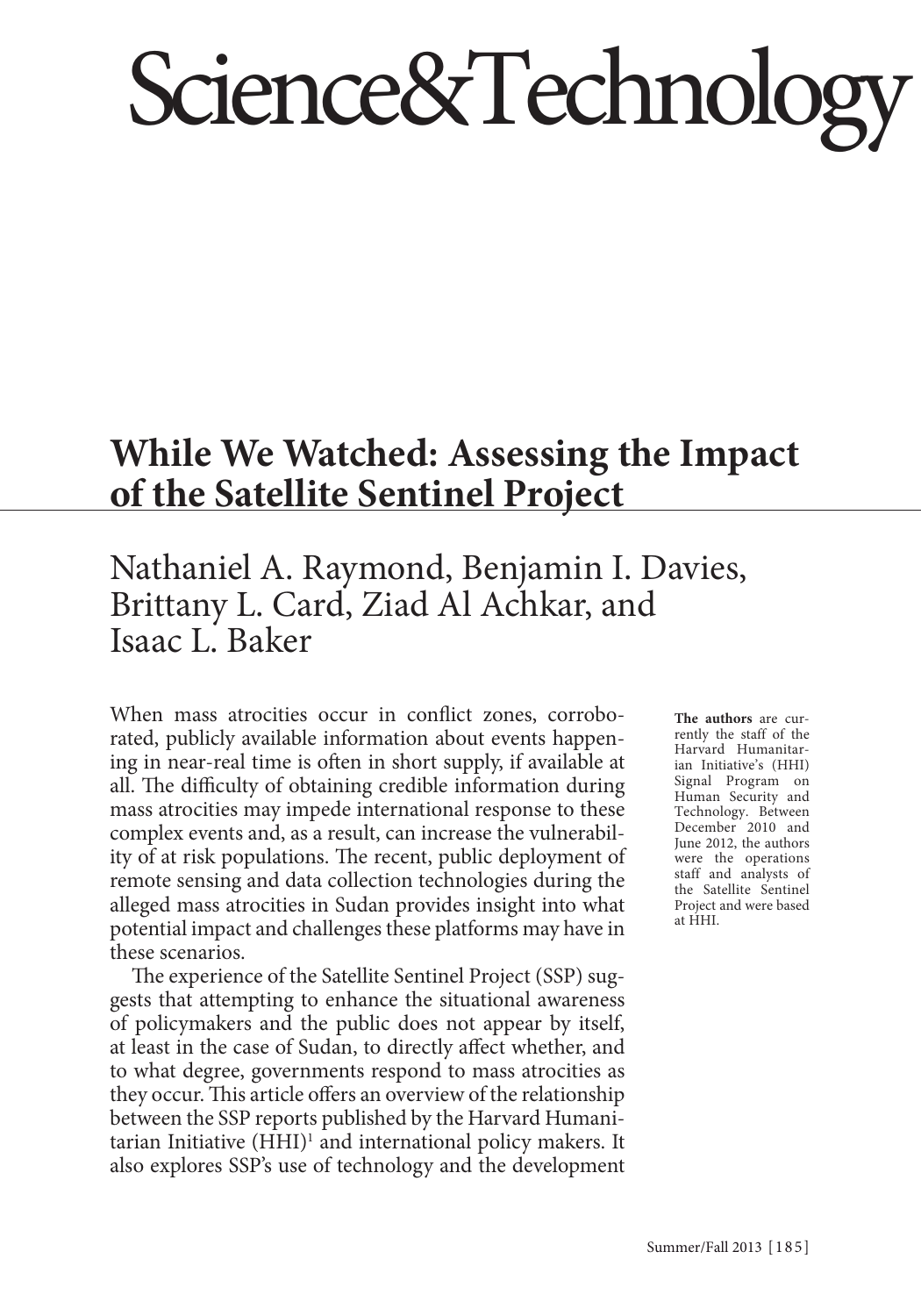of its methodology, identifying possible lessons to guide future mass atrocity response operations.

**A Radical Proposition.** When SSP publicly launched in December  $2010<sub>1</sub><sup>2</sup>$ the ensuing headlines ostensibly focused on two things: the application of technology (satellites), and its cofounder and patron, actor George Clooney. SSP's stated mission was to help prevent a return to full-scale war between Sudan and then-southern Sudan through satellite monitoring of threats to civilians along the contested border.<sup>3</sup> Implicit in the ambitious objective of preventing the civil war was the aspiration that the surveillance would affect the policies of the international community in ways that benefited vulnerable populations.

For SSP to become operational, two obstacles had to first be overcome: Regular access to the necessary volume of satellite imagery over the right locations and the means to immediately analyze relevant imagery and non-imagery data. The necessary imagery access and analysis support was provided by DigitalGlobe, a high-resolution satellite imagery provider. However, HHI, initially with the support of UN satellite imagery analysts, was responsible for solving the second challenge: collecting and interpreting high volumes of satellite and non-satellite data in twentyfour hour cycles.

SSP's radical proposition was that persistent near-real time remote surveillance could prevent or curtail the risks to vulnerable populations in Sudan and southern Sudan from gross human rights abuses.4 SSP thought that achieving this effect could provide a

blueprint for scaling this approach to other, future mass atrocity scenarios. If SSP did not have that effect, at the very least, evidence of alleged atrocities would be captured and documented to a degree previously impossible. No civilian platform similar to SSP had been built before due to high costs of satellite imagery and the absence of the methodology required for managing vast streams of relevant data.

Satellites, traditionally used by governments, provide otherwise unattainable, contemporaneous information about events occurring in non-permissive environments. Orbiting hundreds of miles above the Earth, their sensors collect unique data about certain observable objects (i.e. tanks, planes, burned buildings, etc.) from places not easily accessible from the ground.

At the time SSP was launched, approximately two weeks before the January 2011 referendum deciding southern Sudan's secession from Sudan, credible data about events on-the-ground were scant. Violence was escalating. Specific ethnic groups in Abyei, Blue Nile, and South Kordofan were seen by analysts as potential targets for atrocities by the government of Sudan. The information available about the events in these areas was often second-hand and largely impossible to confirm. The international community had minimal capacities for collecting impartial information and freely assisting civilians inside critical areas of Sudan due to restrictions on their freedom of movement.

United Nations Mission in Sudan (UNMIS) peacekeepers operated in Abyei and South Kordofan only until their mandate expired on 9 July 2011. Some international humanitarian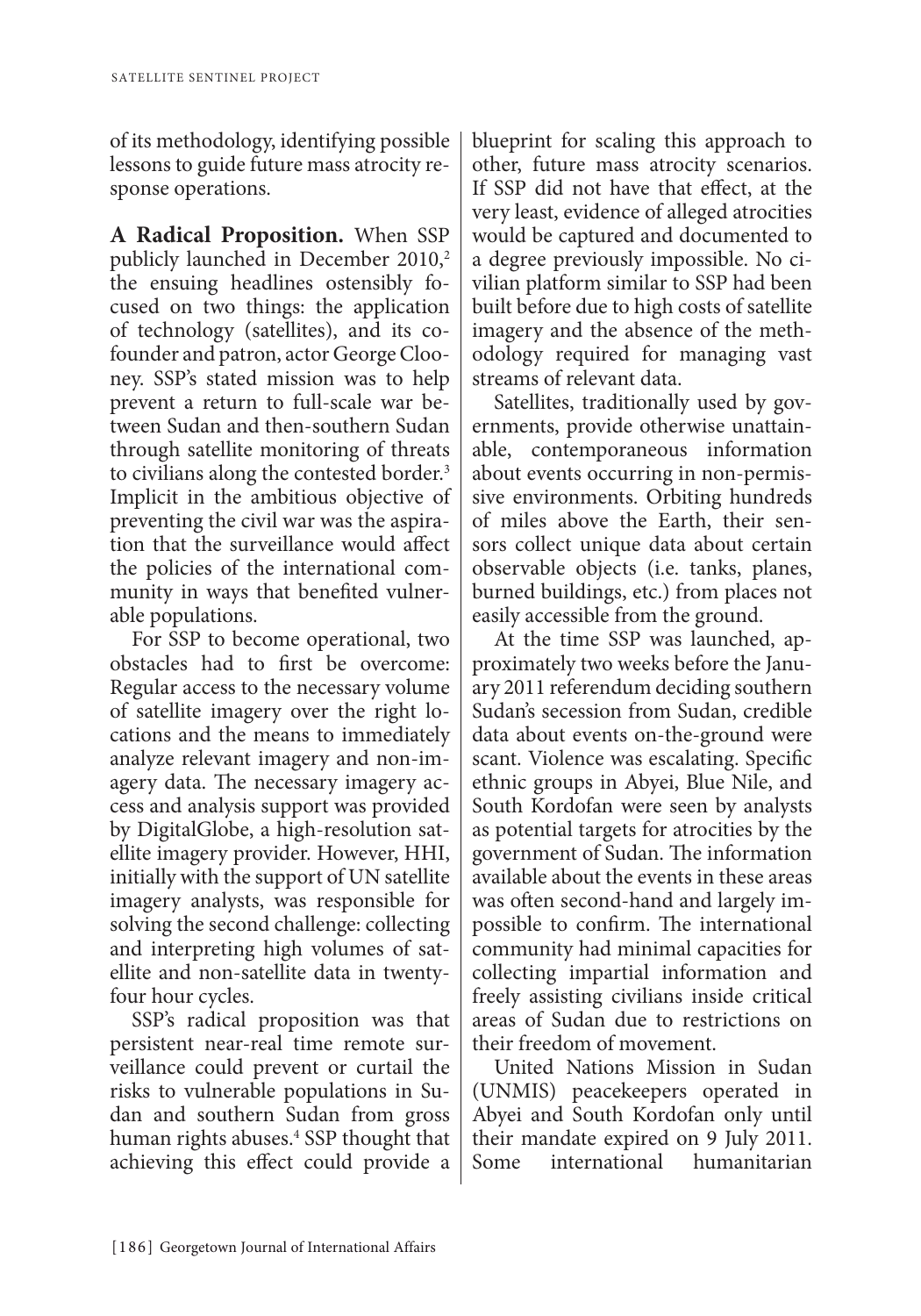groups were allowed by the Government of Sudan to stay in parts of the region until August that year, though heavy restrictions were placed on their activities. Because of these limitations, satellite monitoring was, at the time, SSP's most optimal option for collecting better corroborated information.

**A New Methodology for a Costly Technology.** SSP represents a substantial paradigm shift from traditional, often retrospective, collection of evidence corroborating alleged human rights violations. Instead, unprecedented access to recently captured imagery allowed SSP analysts to proactively anticipate some of these events. Evidence of enhanced fortifications or the presence of heavy equipment necessary to transport armored vehicles, for example, became harbingers of potential threats to specific civilian populations.

Unlike government geospatial analysts, HHI researchers began their work with limited precedents and pedagogy for guiding this tempo and volume of analysis in a humanitarian setting. A new methodology was needed for SSP's operations. The resulting approach is a hybrid of tactics for assessing military movements, humanitarian indicators, and melding together different streams of data into a more fused view of crisis events.

DigitalGlobe's constellation of satellites travels each day around the Earth in a geosynchronous trajectory, passing over the north and south poles as they orbit. The amount of images collected by SSP in such short periods of time allowed for a level and tempo of "refresh" (i.e. collection of new imagery) over key locations that made the observation of micro-changes in a village or a military base possible. HHI also had to collect, geo-code and sometimes translate non-imagery data. This data is essential for making sense of imagery. To address this issue, HHI staff geo-coded all relevant data in English, Arabic, and other languages by time stamps and geographic coordinates.

HHI researchers then fused together these two independent streams of data. The result is a previously unavailable, non-classified tool for situational awareness during alleged atrocity events. However, HHI analysts faced numerous challenges employing this new capacity.

The most important issue was the inherent limitations on analyzing remote sensing data without reliable ground confirmation. Satellites could offer a rare glimpse into the highly non-permissive Sudan-South Sudan border areas. However, imagery still represents only a single source of data about alleged events within a dynamic conflict zone. Though the HHI team strove to draw definitive conclusions about the conflict, remote sensing analysis alone could not result in conclusive knowledge of a situation, only interpretations.

HHI researchers recognized that remotely monitoring the conflict meant that reaching a consistent threshold of certainty about events on the ground was impossible. Reflecting this reality, HHI wrote all SSP reports in caveated language. For example, an image of a main battle tank was never simply reported as "a tank." That "tank" was always reported as an object "consistent" with a specific type of tank. Each specific type of tank had to be identified by measuring the object and comparing it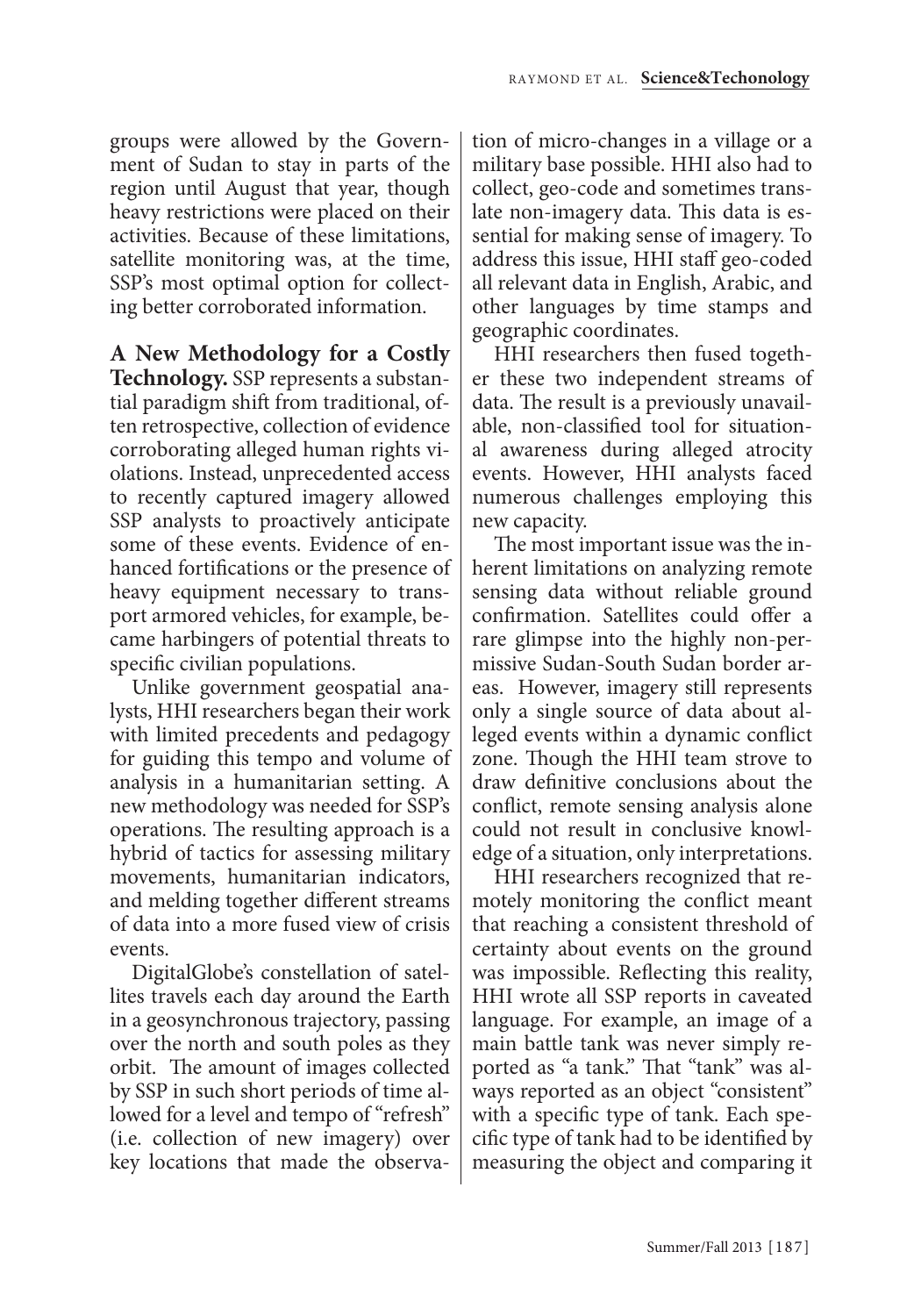to public databases about what vehicles or weapons are reportedly in the armed actors' arsenal.

As a result, HHI developed its own standards for what constituted appropriate levels of certainty to first reach and then release analytic conclusions. These standards enabled the HHI team to produce an experimental body of work that was both rich with retrospective data and of potential value to policymakers and the public. As the scope of reports collected and the archive of relevant imagery grew, HHI improved these systems for identifying and assessing intersections between imagery and geo-coded data.

Soon, HHI analysts were able to detect and corroborate evidence of abuses in a highly non-permissive environment. This approach allowed HHI to identify repeating patterns of behavior derived from public reports. Overlaid on recent imagery, these intersecting clusters of interrelated, digital information were critical in deciding where satellites should collect imagery.

This approach enabled SSP to become increasingly predictive. SSP moved from a traditional "documentation posture" into a more predictive "detection posture." Analysts were thus able to better target their collection of imagery to be more relevant to the real time security of vulnerable populations. This move towards prediction forced HHI researchers to weigh the unintended consequences of publicizing information and images about vulnerable populations when the audience included the parties to the conflict themselves. This task was especially difficult given SSP's access to near-real time satellite imagery and the ability

to rapidly share those images globally through the international and Sudanese domestic media.

As SSP worked to minimize the risk associated with these near-real time products, the challenge for the project was neither an absence of reports presenting compelling evidence of apparent mass atrocities, nor media exposure for its findings. Instead, the primary challenge was leveraging SSP's unique information to motivate international response to the alleged abuses in Sudan.

**Barriers to Impact.** Analysis of SSP's eighteen month pilot phase identifies multiple factors that may have limited the impact of SSP's reports in affecting the policy response of the U.S. government and others towards the crisis. One key factor that may have significantly limited SSP's ability to bring about policy changes was the perception of the project as being biased against the Government of Sudan and sympathetic towards South Sudan. Arguments concerning bias or the equal coverage of armed actors in SSP's reports are not without merit. They are actually critical to take into account when assessing the SSP model.

The SSP partner responsible for the project's communications and advocacy strategy, the Enough Project, and its funding source, Not On Our Watch, both had clearly stated positions against the Bashir regime. While HHI produced SSP's reports, SSP's founders, George Clooney and John Prendergast, a co-founder of the Enough Project, engaged in a high-profile advocacy campaign against the policies and leadership of the Government of Sudan. This included a March 2012 trip to Sudan's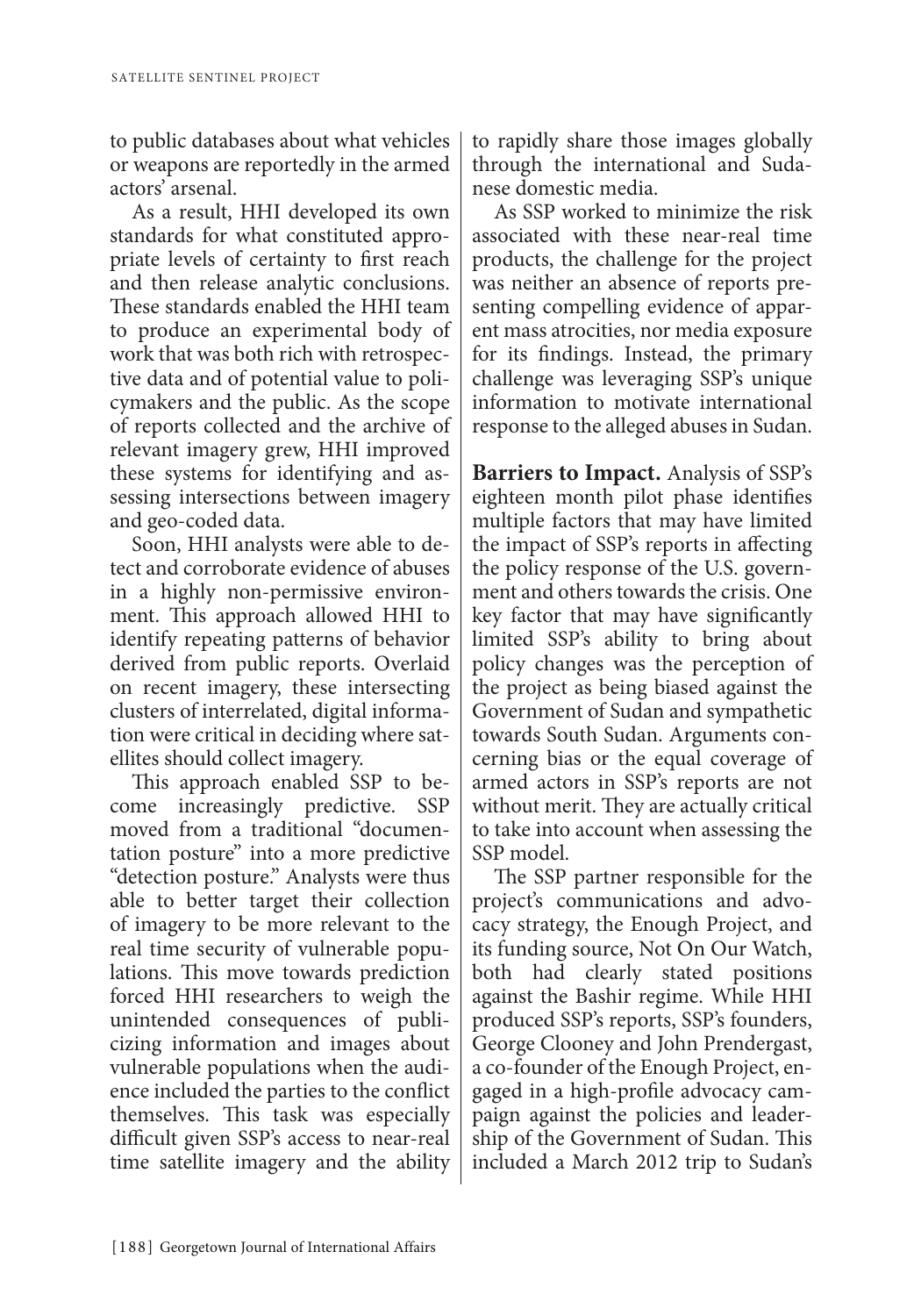Nuba Mountains region, as well as the subsequent arrest of George Clooney and other public figures, including Members of Congress, at the Sudanese Embassy in Washington, DC. Looking back on the first eighteen months of SSP, the public attention primarily centered either on the SSP's technological uniqueness or the involvement of its famous founder, George Clooney. SSP's novelty and its association with a celebrity often received more focus than the ramifications of its analysis for foreign policy.

Although all SSP reports during the pilot phase were independently produced by HHI, they were published under the SSP brand. The Enough Project acted as the delivery mechanism for SSP research products while simultaneously advocating its own policy recommendations on Sudan. Despite efforts to differentiate roles within the consortium, this structural reality reinforced the perception that SSP was an advocacy non-governmental organization (NGO) targeting President Bashir and the Sudanese leadership. For the high profile nature of the project, public questions or criticism concerning these core operational dynamics were rare.

Another factor that may have hindered the ability of SSP products to influence policy decisions was that policymakers possessed independent sources of information about events in Sudan. This information includes intelligence analysis and more advanced, routine satellite access to the region. If this information provided more comprehensive conclusions different to those reached by SSP, it could cast doubt on the SSP's findings.

Due to the classified nature of gov-

ernment intelligence, SSP analysts were not able to compare the outcomes of their analysis with the totality of information available to policymakers. Compounding this issue, even if SSP's reporting was timely and accurate, the true calculus of what was necessary at the policy level for any type of intervention in Sudan was and remains unknown. These extremely significant blind spots made it impossible for SSP to know what credibility or relevance their reports would have when they reached those in a decisive position to act.

**SSP's Contribution.** SSP confronted the reality that regardless of the publicity resulting from its reports, it was unable to catalyze timely or robust action within policy communities. As a consequence, the impact of SSP was an indirect but critical one: it generated public attention and made it necessary for policymakers to pay attention.

The project's published reports became recognized as an otherwise unavailable, contemporaneous source of information about the conflict in Sudan. SSP's ability to collect, analyze and release information in near-real time about potential threats to civilians, as much as the findings themselves, made its reporting more relevant and timely than other available information. To enhance this effect, SSP initially publicized each report through international news bureaus in East Africa, releasing them around 7am East Africa Time, in an attempt to better inform populations in danger. SSP's reports became a widely cited resource on the evolving situation in Sudan by a range of policy actors, including the International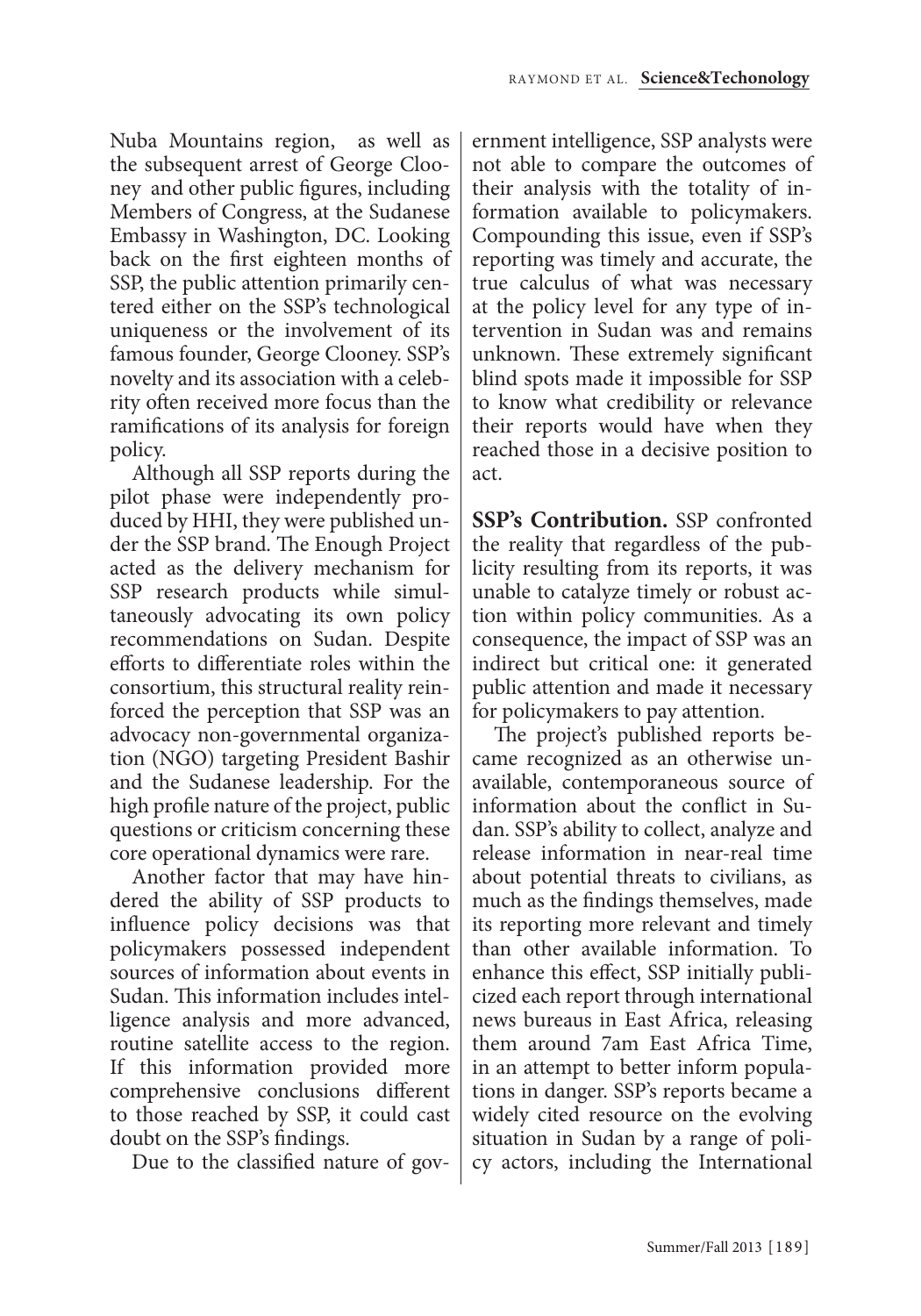Criminal Court,<sup>7</sup> the U.S. Congress, UN agencies, and others.

The project represents a critical step towards ascertaining what is required to transform the remote surveillance act into a means of better protecting civilians inside atrocity producing settings. For example, in the case of Kadugli, South Kordofan, during the summer of 2011, SSP conducted the first ever non-governmental, remote collection of alleged evidence of mass grave sites in a non-permissive environment. This occurred while reported systematic killings were ongoing.8 SSP also visually confirmed the looting of the World Food Program facility in Abyei<sup>9</sup> and detected SAF forces moving to attack civilian areas in Blue Nile.<sup>10</sup> These successes resulted from unique insights that only remote-sensing technologies could deliver; improving the speed, agility and tempo with which evidence could be collected and presented for the benefit of vulnerable populations.

Through the use of a robust methodology and advanced technology, SSP hoped to change the balance of consequences for both armed actors in Sudan and policymakers around the world. So far, the evidence does not show that SSP met that objective. However, by advancing the practice of near-real time monitoring and documentation of alleged mass atrocities, SSP did help ensure that when policymakers and the public will not serve as rescuers, they will at least become witnesses.